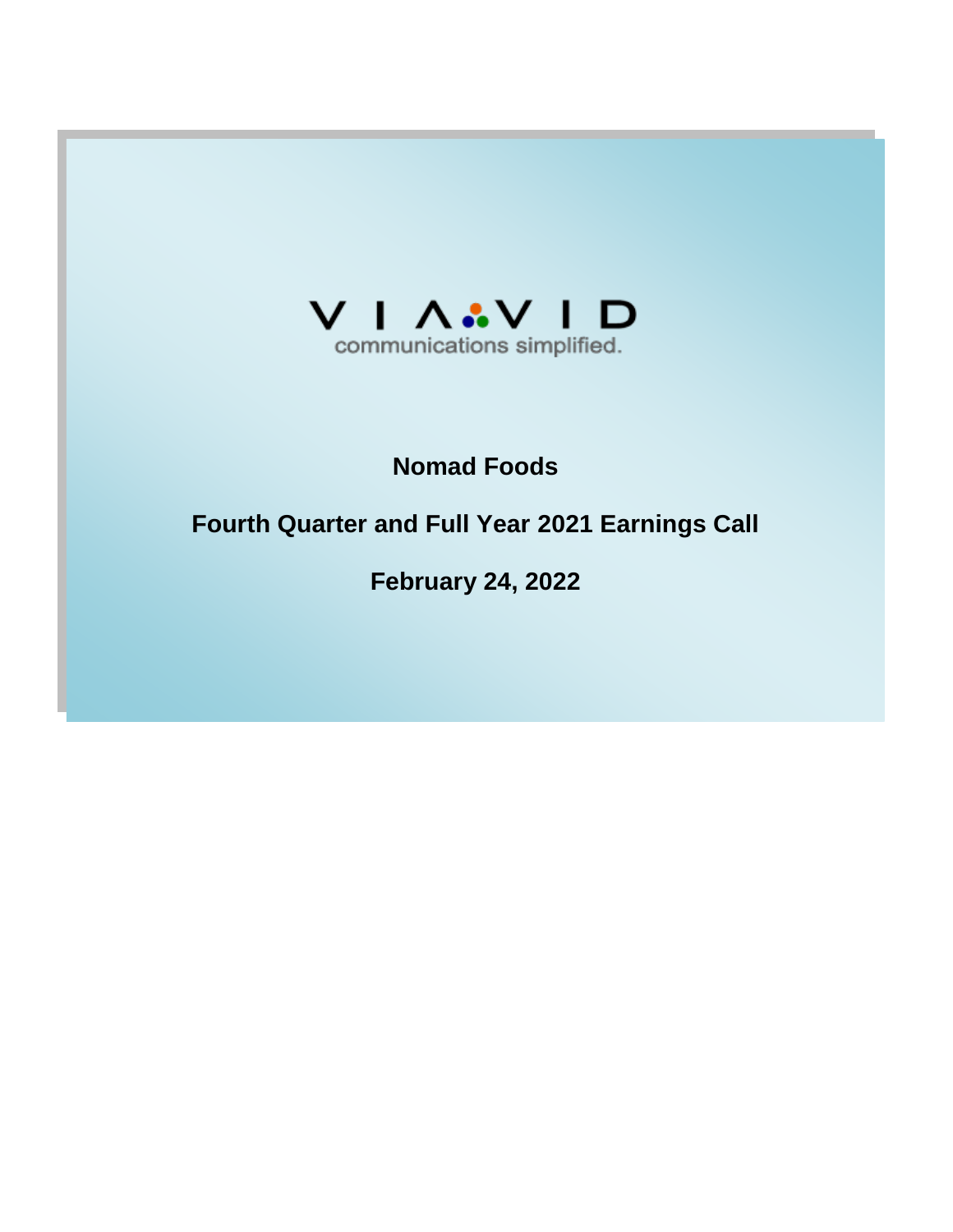## **C O R P O R A T E P A R T I C I P A N T S**

**Seamus Murphy**, *Group Finance Director* **Stefan Descheemaeker**, *Chief Executive Officer* **Samy Zekhout**, *Chief Financial Officer*

# **C O N F E R E N C E C A L L P A R T I C I P A N T S**

**Andrew Lazar**, *Barclays* **Jason English**, *Goldman Sachs* **Robert Moskow**, *Credit Suisse* **John Baumgartner**, *Mizuho*

**Jon Tanwanteng**, *CJS Securities*

**Peter Saleh**, *BTIG*

# **P R E S E N T A T I O N**

#### **Operator**

Greetings and welcome to Nomad Foods Fourth Quarter and Full Year 2021 Earnings Call.

As a reminder, this conference is being recorded.

It is now my pleasure to introduce your host, Seamus Murphy, Group Finance Director. Thank you. You may begin.

## **Seamus Murphy**

Hello and welcome to the Nomad Foods Fourth Quarter 2021 Earnings Call.

I'm Seamus Murphy, Group Finance Director, and I'm joined on the call by our CEO, Stefan Descheemaeker, and our CFO, Samy Zekhout.

Before we begin, I would like to draw your attention to the disclaimer on Slide 2 of our presentation. This conference call may include forward-looking statements that are based on our view of the Company's prospects, expectations, and intentions at this time. Actual results may differ due to risks and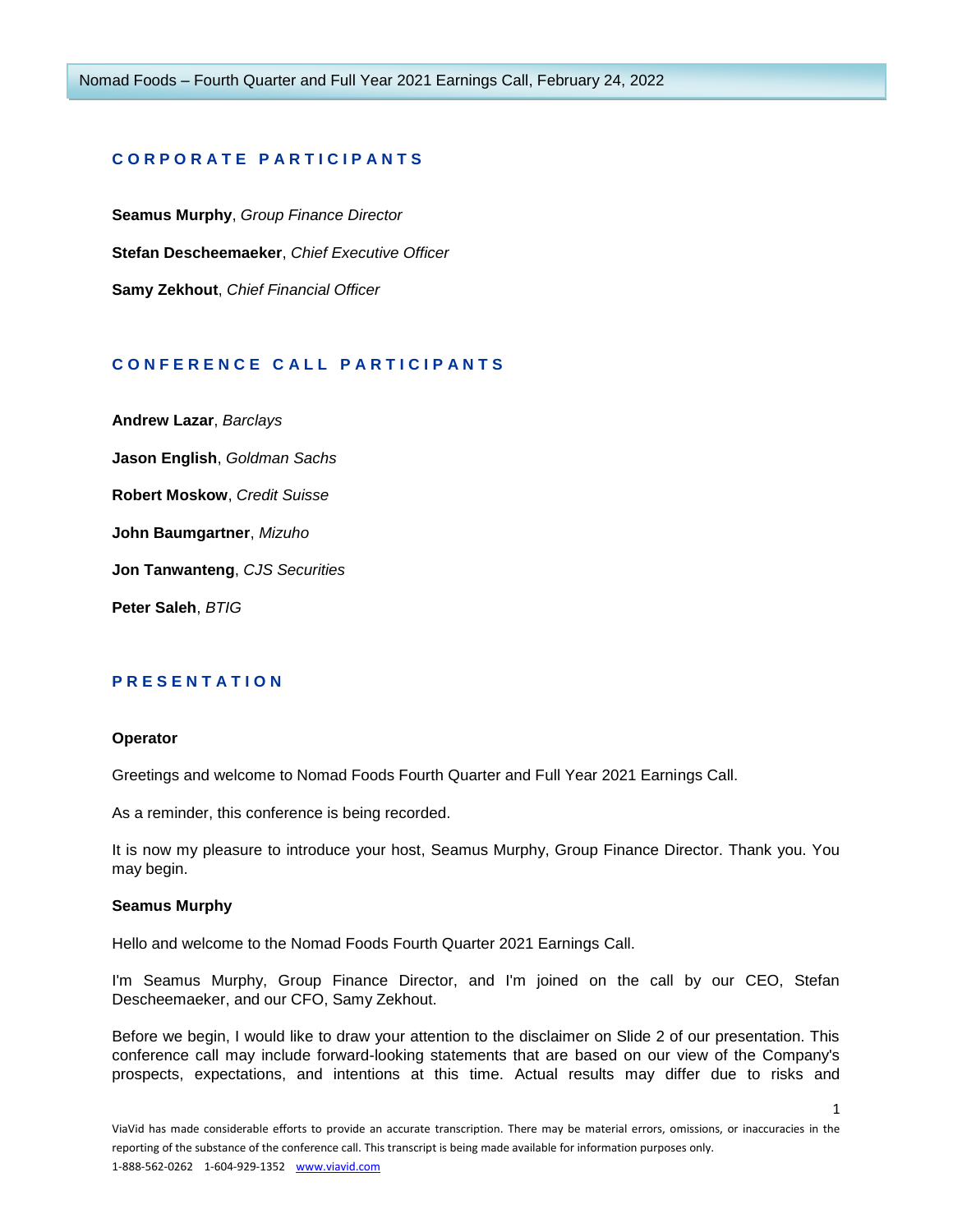uncertainties, which are disclosed in our press release, our filings with the SEC, and this slide on our investor presentation, which includes cautionary language.

We will also discuss non-IFRS financial measures during the call today. These non-IFRS financial measures should not be reconsidered a replacement for and should be read together with our IFRS results. Users can find the IFRS to non-IFRS reconciliations within our earnings release and in the appendices page at the end of the slide presentation available on our website.

Please note that certain financial information within this presentation represent adjusted figures for 2020 and 2021. All adjusted figures have been adjusted for exceptional items, acquisition-related share-based payments, and related expenses, as well as non-cash FX gains or losses. Unless otherwise noted, all comments from here on will refer to those adjusted numbers.

With that, I will hand over to Stefan.

#### **Stefan Descheemaeker**

Thank you, Seamus, and thank you, all, for joining us on the call today.

We're pleased to report our results for the fourth quarter and full year 2021, in line with the high end of our prior guidance range and marking a fifth consecutive year of growth on revenue, Adjusted EBITDA, and adjusted EPS. This is a great achievement for the team, overcoming a series of macro challenges throughout the year, and reinforcing the resilience of our business model and the strength of our brands.

In the face of a volatile market backdrop, we prioritized our attention to areas of the business where we could have the most control. Specifically, we sharpened our consumer proposition while strengthening our supply chain through process improvements and targeted investments.

We also took the opportunity to materially lower our cost of capital through a successful debt refinancing. This was concurrent with the acquisition and integration of two significant acquisitions, which continued the development of our brand portfolio and expanded our European footprint to the high growth in the Adriatic region.

With that, I'd like to recap our 2021 key financial metrics beginning with reported revenues of 2.6 billion euro, which increased by 3.6% compared to 2020, and 6% on a two-year CAGR basis. Full year organic revenues were in line with our guidance and declined 2.1% as we compare against strong 2020 results and navigated a volatile market through 2021. Importantly, it's worth noting on the two-year CAGR basis, organic revenues increased 3.2% as we consolidated our consumer wins from 2020.

We delivered a robust adjusted gross margin of 28.9%, which was 140 basis points lower year-on-year, reflecting the impact of acquisitions as well as raw material and utilities inflation through the second half of the year and the normalizing of promotional activity.

Adjusted EBITDA of 487 million euro represents 4% growth compared to last year and a 6% CAGR compared to 2019 on a two-year basis. Finally, adjusted EPS was 1.55 euro cents per share, representing 15% growth versus last year and a two-year CAGR of 12%.

This performance, which included a fourth quarter seasonal loss from Fortenova's frozen food business of approximately 4 cents is in line with the top end of our full year guidance. After an exceptionally strong year for frozen food demand in 2020, we saw greater volatility in 2021 as Europe reopened and consumer demand began to normalize, in some cases faster than the other parts of the world.

 $\overline{\phantom{a}}$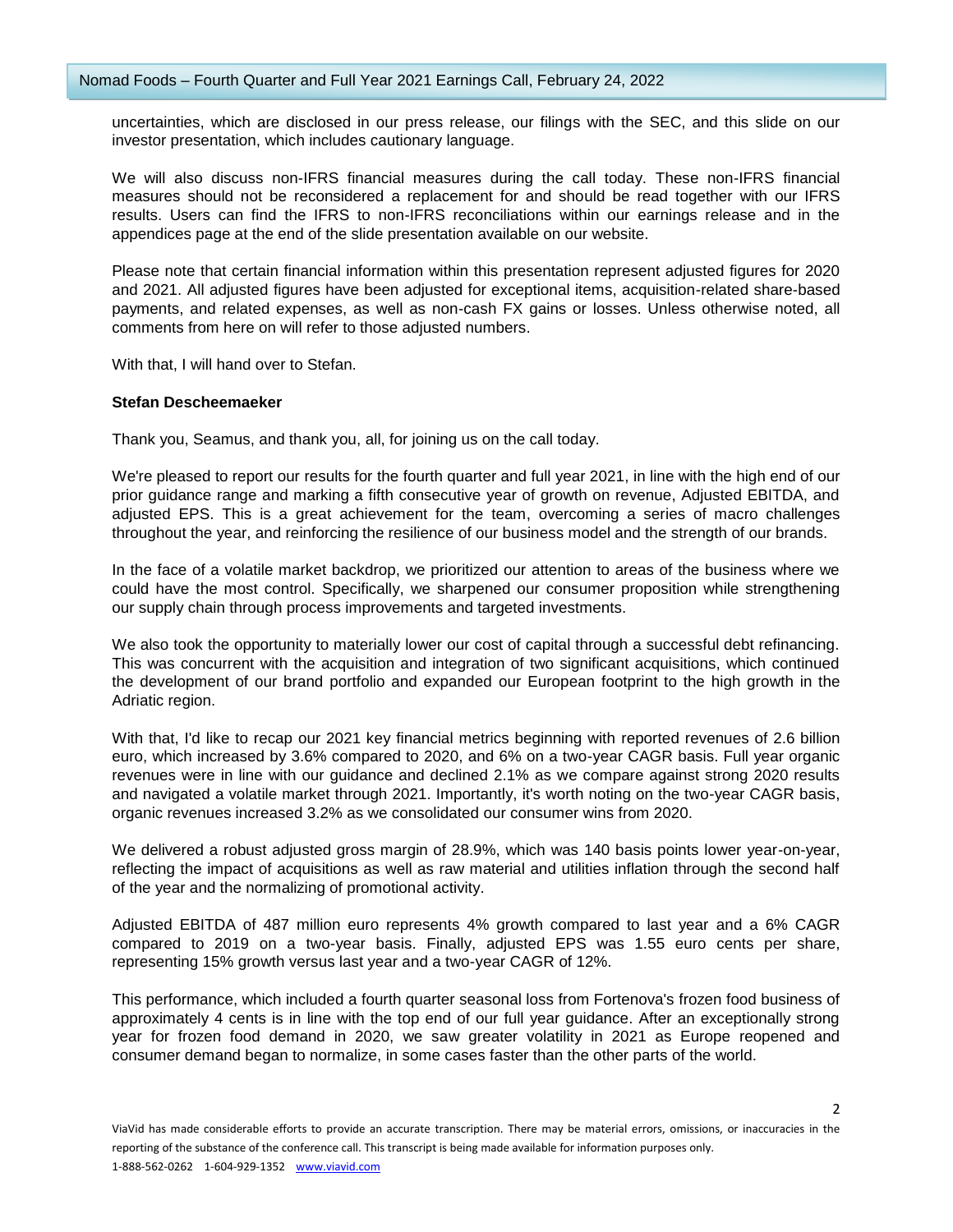However, while the European frozen food category did decline modestly during 2021, we believe our continuing solid performance is evidence of the longer-term shift of consumers eating occasions to their homes and the greater share of frozen food within that consumption.

At the same time, we continue to invest in our brands as we optimize our A&P strategy to maximize impact with our consumers and develop a growth engine in green cuisine. Specifically, on green cuisine, we are pleased with our continued growth in the meat alternative segments, which has seen that business grow by 31% during 2021. This growth is driven by product and technology innovations with the launch of chicken-less burgers and grills, as well as fish alternative, fishless fingers. We continue to expect this segment to be a driver of dynamic growth in the years ahead.

I am proud of how our supply chain has adapted to a radically different environment since 2019, navigating exceptional growth in demand in 2020, and ratcheting inflation pressure since the first half of 2021. Focusing on continuity of supply, we have a right-fitted process to optimize our manufacturing and logistic network while undertaking several capital projects to ensure excellent service levels despite the volatile macro backdrop.

Even in this environment, our strong business model delivered free cashflow of 232 million euro for the year after a high capital investment in capacity expansion and cost reduction project. This was driven by our solid EBITDA performance and disciplined working capital management.

Within this number, we increased our capital investment by 20 million euro to 79 million euro or 3% of revenue, as we invest in capacity expansion and cost reduction projects. We expect our underlying free cashflow to grow as we continue to expand our business and our conversion returns to its long-term 90% to 100% average.

Our strong operational performance in 2021 was augmented with a number of capital allocation actions. We successfully completed two acquisitions during the year with a total announced purchase price of 725 million euro. Findus Switzerland, which we acquired at the start of the year for 110 million euro, completed our consolidation of the Findus brand in Europe. Our integration program is largely complete and the business is performing well. In late September, we completed the acquisition of Fortenova's Frozen Food business, which expanded our geographic footprint into several new markets in Central and Eastern Europe through the leading brands, Ledo and Frikom. We have now owned business for nearly five months, and we are pleased with what we have seen. The brands have leading market share positioning and our teams are working hard to enhance them even further by leveraging the commercial and scale capabilities of Nomad Foods.

In 2022, we plan to invest significantly in the business with targeted A&P increases and growth focused capital investments, and we are confident of delivering our stated synergy target of 15 million euro by the end of 2024.

Fortenova's Frozen Food business represents our fifth acquisition since the creation of Nomad Foods in 2015 and it shares many of the same characteristics as the deal that preceded it. Iconic brands with number one market share, strong consumer awareness, and attractive free cashflow. While we are excited to integrate Fortenova in the coming quarters, we have the appetite and capacity to continue the consolidation of frozen food across Europe. Our M&A pipeline is active and we look forward to updating you with progress when we have news to share.

In August 2021, we announced a \$500 million buyback program expiring in August 2024. To date we have repurchased 4.2 million shares for a total value of 94 million euro and we continue to regard opportunistic repurchases as a highly accretive option to drive shareholder value.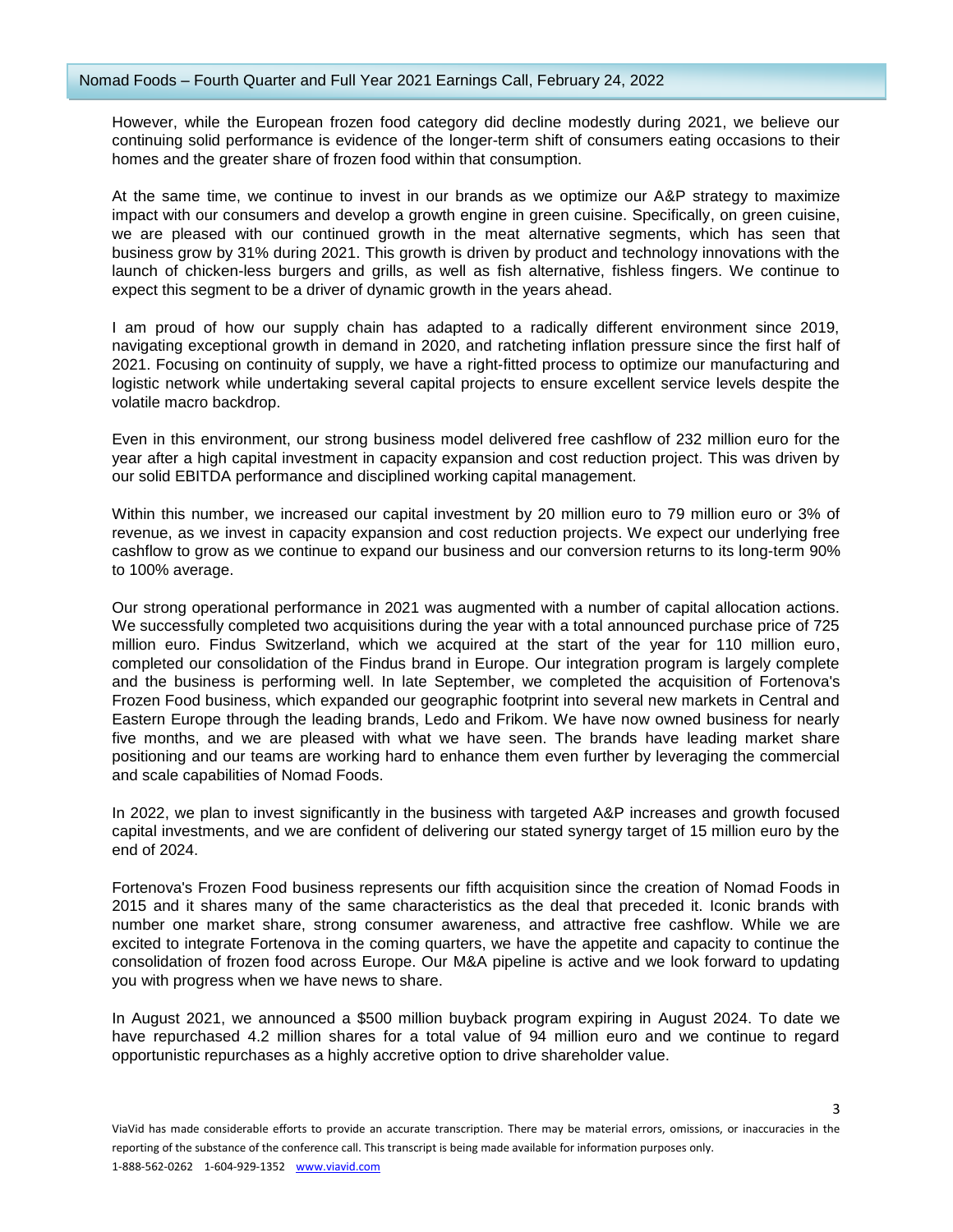## Nomad Foods – Fourth Quarter and Full Year 2021 Earnings Call, February 24, 2022

Turning to Slide 5, we're pleased to share a number of the sustainability milestones that we achieved in 2021. As Europe's leading frozen food company and a major purchaser of fish and agricultural produce, we are committed to playing our part in transforming the food system to protect natural resources and tackle climate change. Despite significant challenges across our supply chain in 2021, we have continued to raise the bar and I would like to provide you with a few examples.

In 2021, we joined the United Nations Race To Zero and announced plans to significantly reduce our greenhouse gas emissions. We are also partnering with the World Wildlife Fund to further enhance our work on sustainable agriculture.

During 2021, we achieved 100% renewable electricity in all of the factories within our base business, which reflects the medium-term direction of our energy strategy. As recognition of our progress on sustainability over a number of years, we were also delighted to be included in the Dow Jones Sustainability Europe Index for the first time. We were ranked as one of the top four companies in Europe within the food product industry with a full 100 score in health and wellbeing.

Turning to Slide 6, I believe it is important to look at our results in 2021 in context of what we have achieved since the creation of this business in 2015. Following the series of early acquisitions, which consolidated much of the Bird's Eye, Iglo, and Findus operations across Europe, we have continued to grow our sales from 1.9 billion euro to 2.6 billion euro with the run rate into 2022 of 2.9 billion euro, including the Fortenova business.

Our Adjusted EBITDA has increased by over 50% to 487 million euro and our adjusted EPS has increased by 85% at an average annual rate of 13% to our 2021 reported 1.55 euro per share.

We will discuss our 2022 guidance later. I'm confident that our business is well positioned to repeat this pattern of growth in this current year and over the medium and longer term, supported by our excellent team across Europe, our strong brand portfolio and consumer proposition, and our proven track record to deploy capital in the optimal way to drive value for shareholders.

With that, I will now hand the call over to Samy to review our financial results and guidance in more detail. Samy?

# **Samy Zekhout**

Thank you, Stefan, and thank you, all, for your participation on the call today.

Turning to Slide 7, I will provide more detail on our key fourth quarter operating metrics. We reported revenues of 704 million euro in the fourth quarter with growth of 7% year-on-year, driven primarily by the acquisitions of Findus Switzerland and the Fortenova Frozen Food business. As a reminder, the Findus Switzerland business was acquired at the start of 2021, while Q4 represented our first quarter of ownership of the Fortenova business.

Beyond M&A, fourth quarter revenues also benefited 2% points from favorable foreign exchange translation. These were offset by a 4.5% decline in organic revenues as we anniversaried elevated consumption resulting from lockdown across Europe in the prior year period.

Full year revenues increased by 3.6% year-on-year. Within this results, organic sales declined 2.1%, reflecting a low, single digit decline in the frozen food category, albeit still reflecting strong growth on a two-year basis versus the pre pandemic levels. Against this backdrop, our market share for the year was down 20 basis points. However, the momentum in our business through half two and into 2022 has been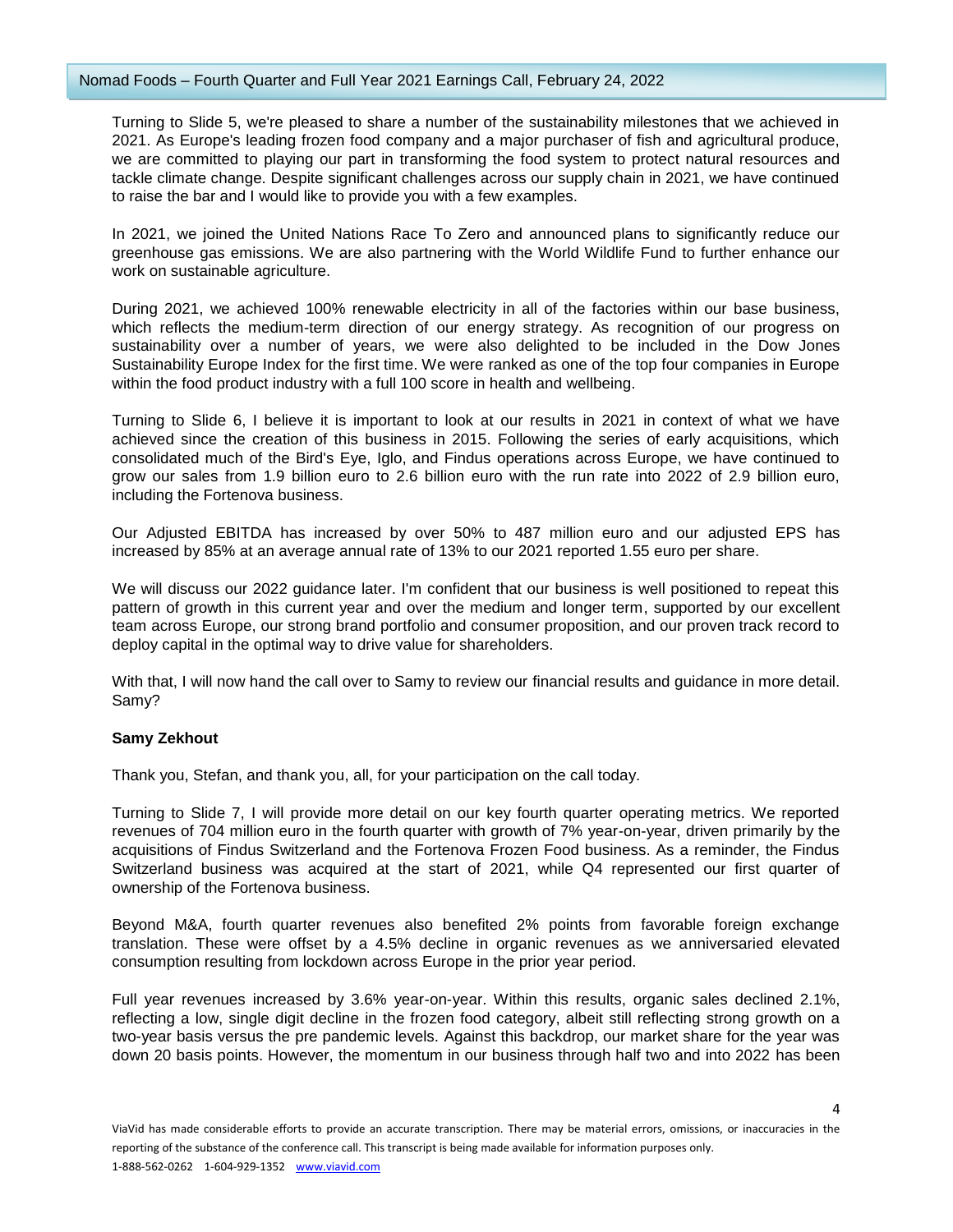positive with solid market share growth since May 2021 as we recovered our positions following out of stocks and supply constraints during the first four months of the year.

Gross margins were 26.5% during the fourth quarter, reflecting a 500 basis point decline compared to the prior year and in line with our expectations. This was composed of a 350 basis points decline in our base business as inflationary pressures impacting the business during the quarter while mitigating pricing follows at the lag with price increases expected to be implemented through 2022.

The remaining 150 basis points contraction was driven by the inclusion of the Findus Switzerland and Fortenova acquisitions whose gross margins are seasonally lower at this time of the year. The base business gross margin decline was driven by the anniversary of strong volumes in the prior year, increased promotional activity, channel mix, and cost of good inflation.

On a full year basis, gross margin declined 140 basis points, with M&A mix driving roughly half of the contraction.

Moving down to the rest of the P&L, fourth quarter adjusted operating expenses declined 9% year-overyear and compares against a 15% increase in the prior year. This year's decline reflects a more normalized level of A&P spend as we anniversary the incremental 10 million euro of investment last year beyond brand billing and consumer retention efforts.

Fourth quarter Adjusted EBITDA of 113 million euro was down 5% versus the prior year and adjusted EPS of 0.33 euro cents reflect a 13% decline as a result of the item discussed.

Turning to cashflow on Slide 8, we generated 232 million euro of adjusted free cashflow in 2021, representing a conversion rate of 84%. As we have communicated, this outcome was mainly impacted by working capital outflow as a result of our need to reduce inventory in 2021 and the anniversary of depressed working capital levels in the prior year.

Furthermore, we increased capital investment by 20 million euro year-on-year to drive investments in capacity expansion and cost takeout. When evaluated on a two-year basis, 2021 and 2020, our free cashflow conversion was in excess of our 90% to 100% target.

Turning to Slide 9, our strong free cashflows underpin our long-term capital allocation strategy and we have been consistently generating cash since our formation, delivering 1.55 billion euro in the six years since 2016.

Looking forward, as we continue to strengthen our brand portfolio and operational footprint, we fully expect to drive conversion at the 90% to 100% level over the medium term.

During the year, we took the opportunity to significantly amend and extend our capital structure with the refinancing of almost 1 billion euro of debt, inclusive of our revolving credit facility, an issuance of 400 million euro in new senior secured notes to partially fund the acquisition of the Fortenova Frozen Food business at the end of September.

At the year end, our average debt maturity was 4.9 years with a reduced year-on-year average debt cost of 2.3%. We remain committed to our 3x to 4x net debt to EBITDA target as we believe this is the optimal balance for our business to drive accretive growth over the long-term. As we have previously highlighted, we are investing in our business with capital investment of 3% to 4% of sales in 2021 and 2022 as we target specific high return projects.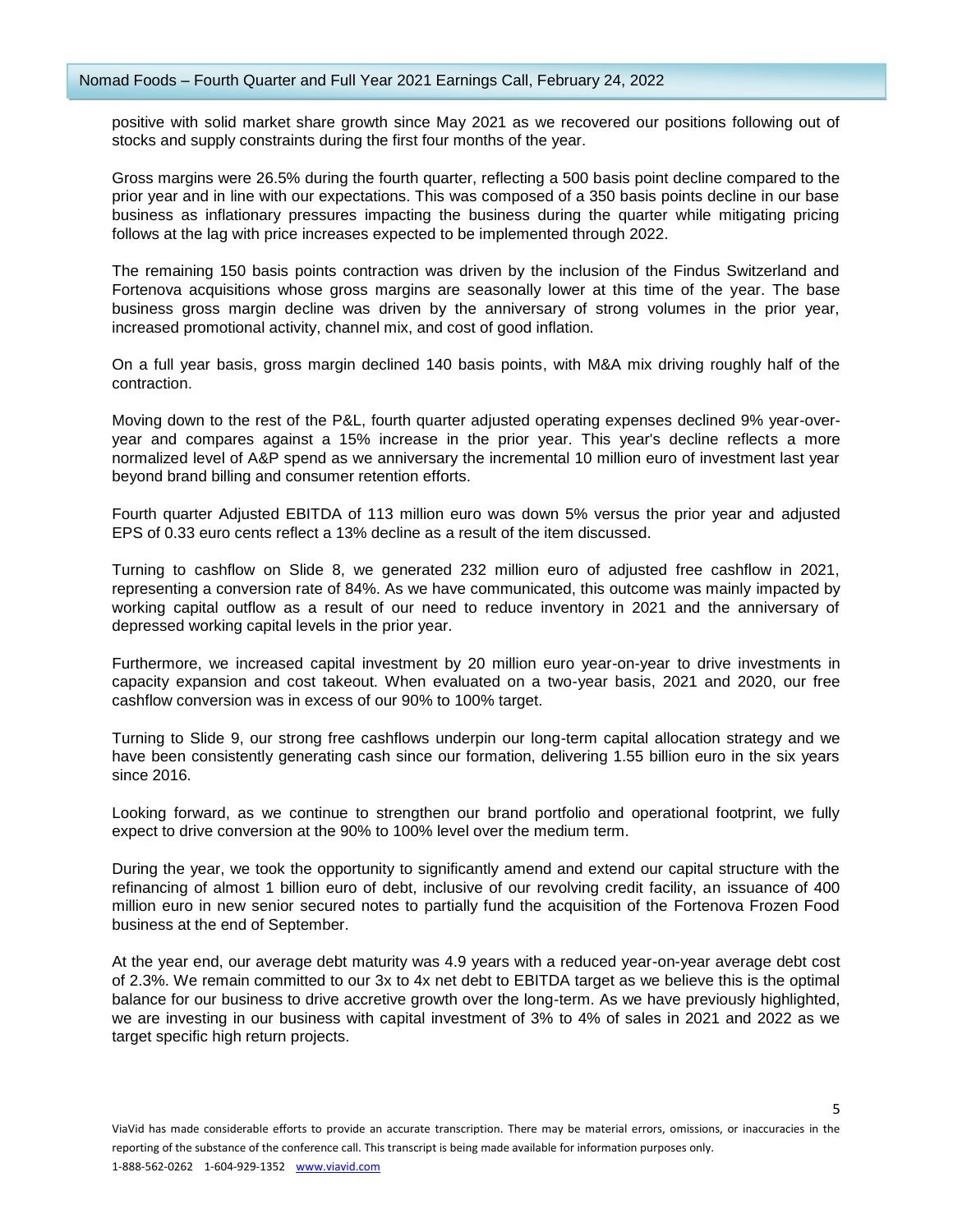## Nomad Foods – Fourth Quarter and Full Year 2021 Earnings Call, February 24, 2022

Finally, we will continue to deploy capital in an accretive way to drive growth where appropriate. As Stefan mentioned earlier, we maintain an active M&A pipeline of targets within our core capability set to expand our footprint and maximize synergy potential. Balancing this will regard buybacks as a sensible alternative to drive value for our shareholders, particularly given our consistent and on-track progression towards our long-term operational and financial objectives, as outlined at our Investor Day in November 2020.

With that, let's turn to our final slide, Slide 10, to review our 2022 guidance, which we are initiating today and is based on our latest economic outlook and foreign exchange rate as of February 17, 2022. Starting with the top line, we expect to return to solid organic revenue growth in the low single digit range for the year. This is a balanced outcome of phased price increases through the first and second halves of the year, and our willingness to lose some volumes across our markets as we push for maximum cost recovery.

We expect our newly acquired Adriatic business to continue its recovery during 2022and it's incremental contribution to revenues during the first nine months of the year supports our reported revenue guidance of high single digits for the full year 2022.

Adjusted EBITDA is expected to grow by high single digits due to the performance in our base business, cost controls, and the inclusion of the Fortenova acquisition. All in, we expect adjusted EPS in a range of 1.71 euro and 1.75 euro per share, representing another year of double digit growth at the midpoint.

Like many businesses, we are currently experiencing high levels of inflation, which we plan to recover in a number of pricing waves throughout the year. As a result, we expect an improving gross margin profile over the course of 2022 as we recover cost input pressures in two phases through the first and second halves of the year. Supplementing this, we expect the favorable mix from Fortenova to provide a tailwind margin driven by the performance in the high seasons of quarter 2 and 3, where ice cream sales are strong.

Based on the sequence of gross margin evolution, the seasonal loss from Fortenova during Q1 and relatively difficult comparisons during the first three months of the year, we expect sequentially improving financial performance throughout the course of the year.

For cashflow, we are confident we will deliver strong free cashflows in 2022. However, we expect a combination of higher capital investments and the implementation of the EU Unfair Trading Practice Directive across the countries in which we operate to present some headwinds to our 90% to 100% medium term conversion in 2022

Specifically, the adoption timeline of the EU Directive is not consistent across all markets and therefore, we are currently working to both evaluate and mitigate this in a sustainable way. We'll give further detail on this at the end of the first quarter. That concludes our remarks.

I will now turn the session over to Q&A. Thank you. Operator, back to you.

# **Operator**

Our first question comes from the line of Andrew Lazar with Barclays. Please proceed with your question.

# **Andrew Lazar**

Great. Thanks very much. A couple of questions here. Maybe to start with pricing, as you've discussed, with pricing not yet fully phased in, a tough top line comp with last year and the seasonality of Fortenova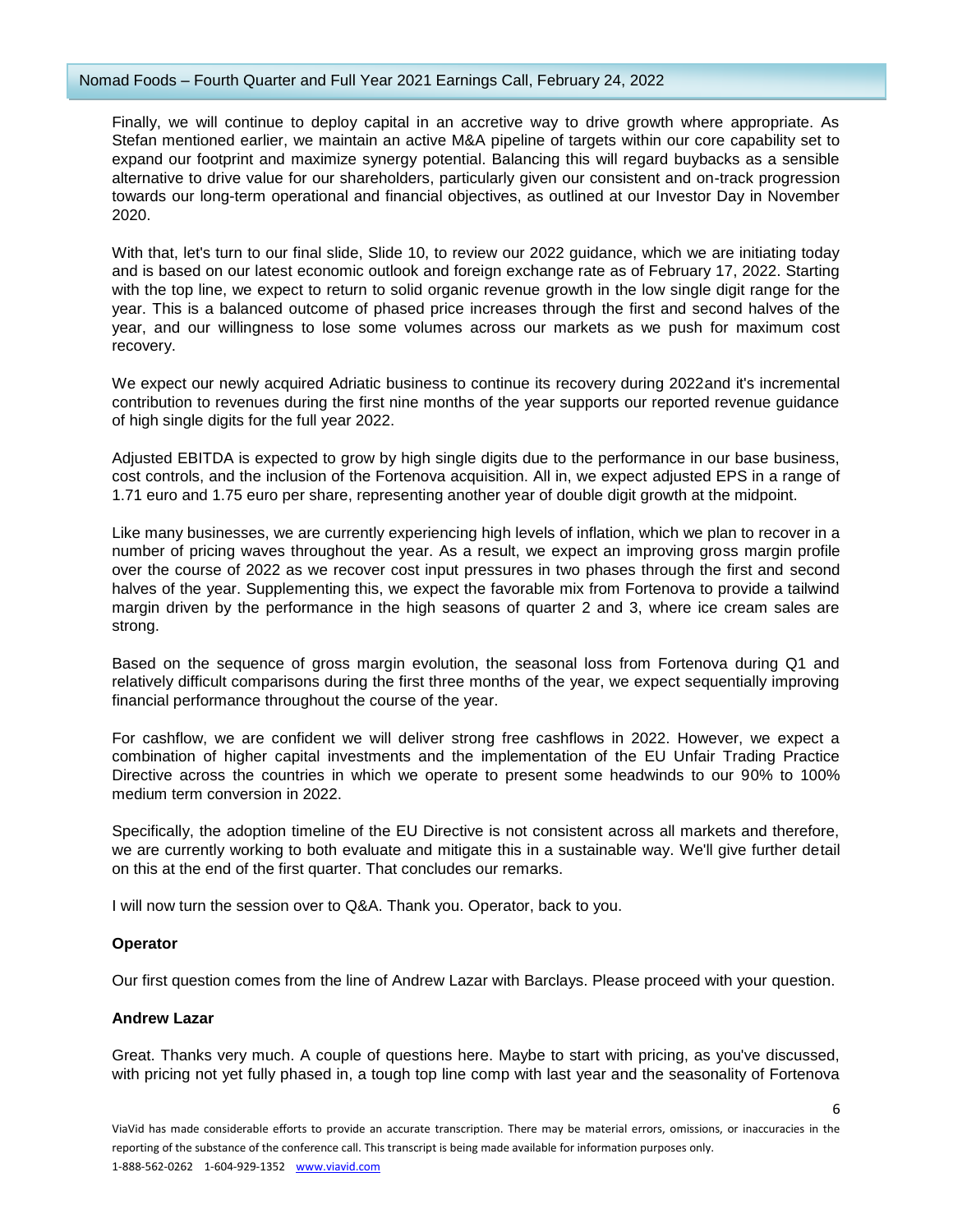that you talked about, it sounds like the shape of first quarter profitability could still be under some pressure, sort of like what you saw in the fourth quarter. I know in the fourth quarter; EPS was down some 14% or so year-over-year. I'm just trying to get a sense of the magnitude of what we should think about in terms of the year-over-year change in earnings.

Again, still in the first quarter, regarding organic sales, I know that it's still a pretty tough comp as you're still not fully lapped the lockdown from last year, would you expect any sequential improvement in the year-over-year decline in organic sales from what you saw in 4Q to 1Q? Then I've just got a follow-up.

# **Stefan Descheemaeker**

Oh, okay. Thank you very much, Andrew. Let me start with obviously the full year results and the quarterly results. Let me start with what we're coming up with in terms of guidance, which is the double digit EPS growth and obviously revenue growth, so that's the full picture for the full year. To your point, this year will be very different quarter-by-quarter. I think your points are right.

First quarter, we still had, last year, COVID. This year, we have to lap this part. Interesting to see, by the way, that we are gaining market share in the meantime, which is something we've been doing over the last now 10 months. That's an interesting piece. To your point, yes, there is always some sort of time lag between, let's say, COGS and price. That is the nature of the different countries we have. Some countries, let's say, structurally the negotiations are happening faster. Some are happening obviously at a different pace. This year we'll also go through potentially several waves of price increase, which is going to be making, obviously, the quarter-by-quarter comparison a bit more difficult. The last piece to your point, absolutely right.

Fortenova Q4, Q1, structurally these are the lowest quarters just for a simple reason is the very strong ice cream business by definition obviously sells a bit less in the winter and early spring, but I can tell you, and when we see obviously Q2, Q3, we are very pleased. I'm not going to obviously come up with the details of each quarter, but I think directionally, it is true that it's going to be a different story.

Now, the second question about the sales, yes, I think what you see, exactly to your point about tough comps in the first quarter, we should see obviously this ramping up over time. Again, I think we are also planning to increase market share on the full year basis. That's a bit what we can see this year, which is volatile by nature. It's a different perspective compared to what we had, but definitely, after six years of growth, we have all the intents to grow again in 2022.

# **Andrew Lazar**

Okay. Thanks, and then you talked about—we've heard a lot about grocery sales in general and you talked about the frozen food category as well has been running down low single digit, just given the extreme nature of the lockdown in many countries in Europe last year versus a reopened environment these days. You still have some of that to go before you fully lap that.

Have you seen any changes more recently in the overall frozen food category performance at retail that leads you to believe that once you've fully lapped some of those more significant lockdowns last year that the category itself can more quickly return to modest growth that I would think would be underpinning your expectation around low single digit organic sales growth for the year?

### **Stefan Descheemaeker**

I think you're absolutely right. When you take a bit of a distance, Andrew, what we can see is on the CAGR basis, two-year basis, we compare obviously, let's say, 2019 and 2021, two years. What we've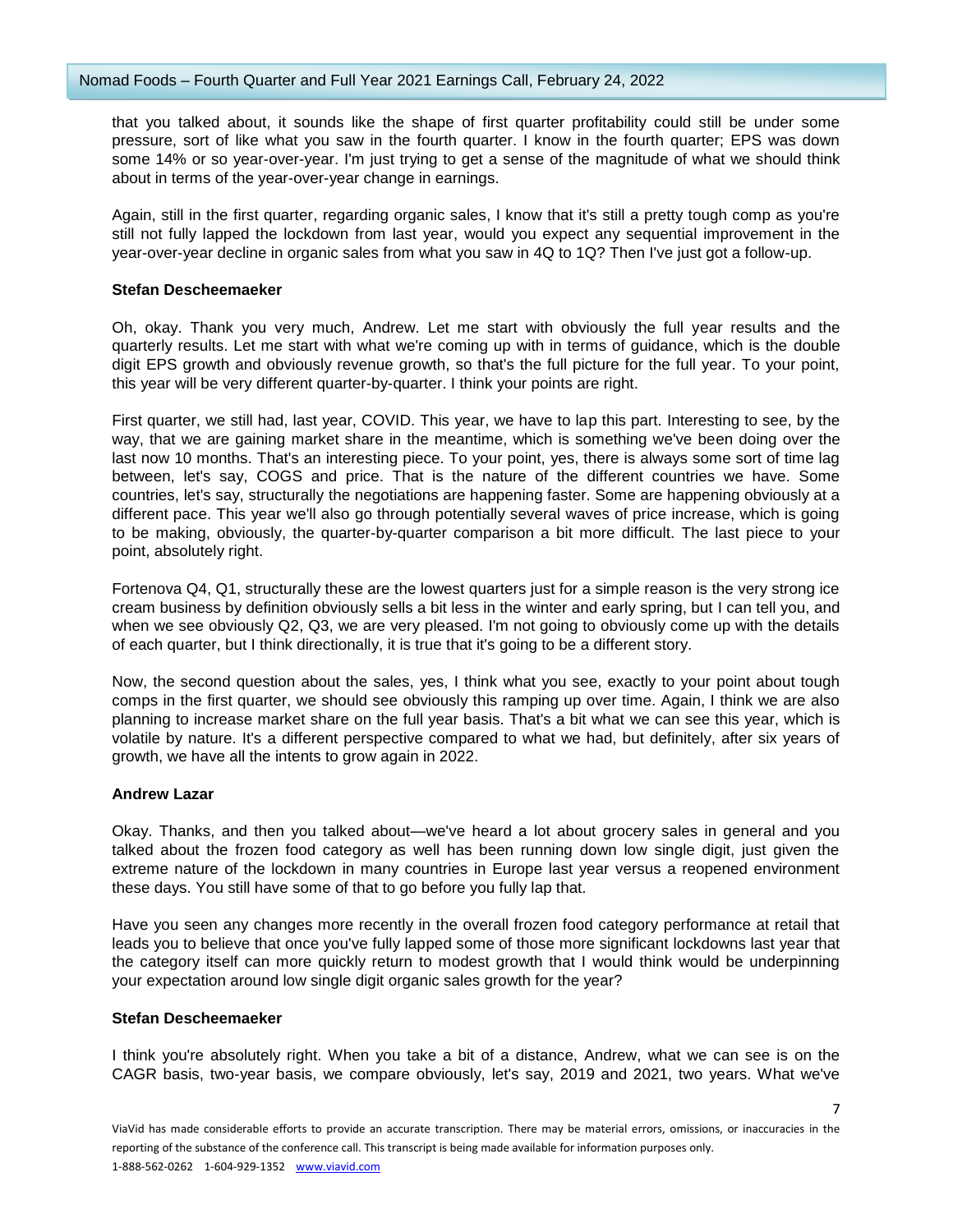seen is a CAGR of around 3.3% which is definitely higher than what we had in the past with the category. Another way to look at it is also, and we have these four or five top markets, but I don't see any reason why it wouldn't apply for all the markets, the number of consumers going to frozen.

We also have seen something like 2019, we were close to a bit lower than 42 million people, consumers, 41.7 million to be precise. In the meantime, we've seen the number of consumers growing by something like close to 5%, which is definitely very encouraging. When you think about it, well, I think people, they've tasted again the frozen food. They've seen what they've tasted. They like it, and I think it's only the beginning. I definitely believe that they see, for example, waste is a big component.

I definitely think it's going to grow in the future and nothing can definitely beat frozen food from that standpoint. I think that health and sustainability are definitely strong tailwinds for us, and it's going to help us in the future. What holdings to materialize at what pace, we don't know yet, but definitely these are also some key themes we will emphasize in the future.

# **Andrew Lazar**

Okay. Thank you.

# **Operator**

Our next question comes from the line of Jason English with Goldman Sachs. Please proceed with your question.

# **Jason English**

Hey, good morning, folks.

# **Stefan Descheemaeker**

Hi, Jason. Good morning.

# **Jason English**

Or good afternoon. I think it may be afternoon for you. A question on price. I know there's a lot of noise in the prior year base. Sometimes it's easier to look at things on a two-year stack basis. When we do that, you clearly have inflation escalating every quarter, but at the same time, you've got price slipping lower. I think this is the second consecutive quarter that your year-on-year price on a one or two-year stack basis has eroded and it's now negative. What's driving that negativity? What's driving the erosion, and what does that foreshadow in terms of the pace and magnitude of price increase you're going to get as we roll into next year to offset some of the inflationary pressure?

# **Stefan Descheemaeker**

Well, I think when you see Q4, I think you have to take into account the fact that in Q4 the year before, we were totally under promoted for obvious reasons. That's the main reason why you have, obviously, that difference in Q4. I can only tell you that definitely the intent is to price according to COGS. As we know, in Europe, it's going to be a bit staggered, but that's how we want to prepare the year and to prepare ourselves for the coming years. Quite frankly, last year, there was also very, very low COGS, as you know, and we've seen that. We've been I think extremely efficient from that stand point, which then is materializing also in terms of price.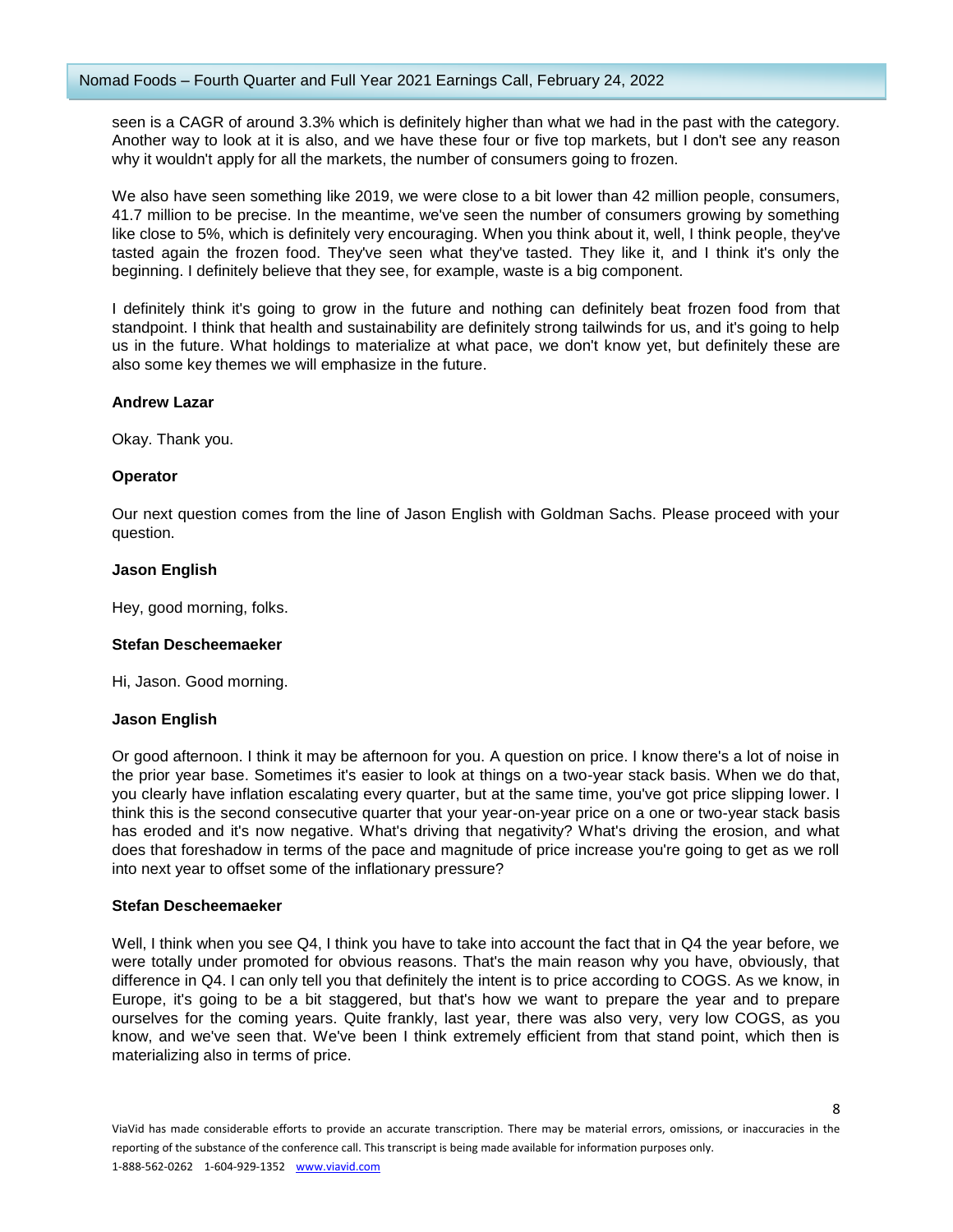I think we are also well equipped compared to private label, which also helps us in terms of potential recession, but at the same time, right now, it's like the clearly, according to COGS, obviously with pricing. We're just taking a bit more time here and there, as you know, but that's the way it's working country by country.

# **Jason English**

Well, on the topic of timing, your comments on potentially multiple rounds was a bit surprising, in a good way, to me. I suppose I've always viewed continental Europe as a one shot on goal per year type market where you can negotiate start of year and that's it. You're locked in and you've got to wait the next year. Were those comments on multiple rounds really more referring to U.K. where you have more flexibility or are you seeing more flexibility in your continental European markets as well?

## **Stefan Descheemaeker**

That would be very simple, Jason. The world is changing and so we are changing and the others will be changing. That's it.

## **Jason English**

That's good stuff. All right. Thanks a lot. I'll pass it on.

## **Stefan Descheemaeker**

Yes.

## **Operator**

Our next question comes from the line of Robert Moskow with Credit Suisse. Please proceed with your question.

#### **Robert Moskow**

Hi, thanks. I just wanted to make sure I'm doing the math right for Fortenova in 2022. I'm getting at least an 8% contribution based on the original 270 million euro forecast. If that's the case, your guidance for 2022 is high single digit. There's not a lot of wiggle room there for organic growth being positive. Am I doing the math right or is your definition of organic growth just very, very modest?

#### **Samy Zhekout**

Well, on that, Robert, hi, first. Overall, we've remained on the fact that our earnings, I think our EPS, are going to be double digit. Effective from that standpoint, if you want, with the revenue pattern we have, we are clearly seeking for growth in 2022. Fortenova is clearly a vector that's contributing to that, no doubt, but as you know, we have a history of integrating a newly acquired business and driving out synergies as fast as we can from that perspective.

We have provided some perspective on the fact that Fortenova was going to be a key contributor to the business. Overall, we don't provide, as you know, necessarily a breakdown across the business that we have acquired and buyback category either, but overall, if you want, the commitment is that the combination of both, the existing base business in Fortenova is to drive double digit EPS growth overall. With Fortenova clearly being a key vector to that, but organic effect continuing to be an area where we continue to invest and grow.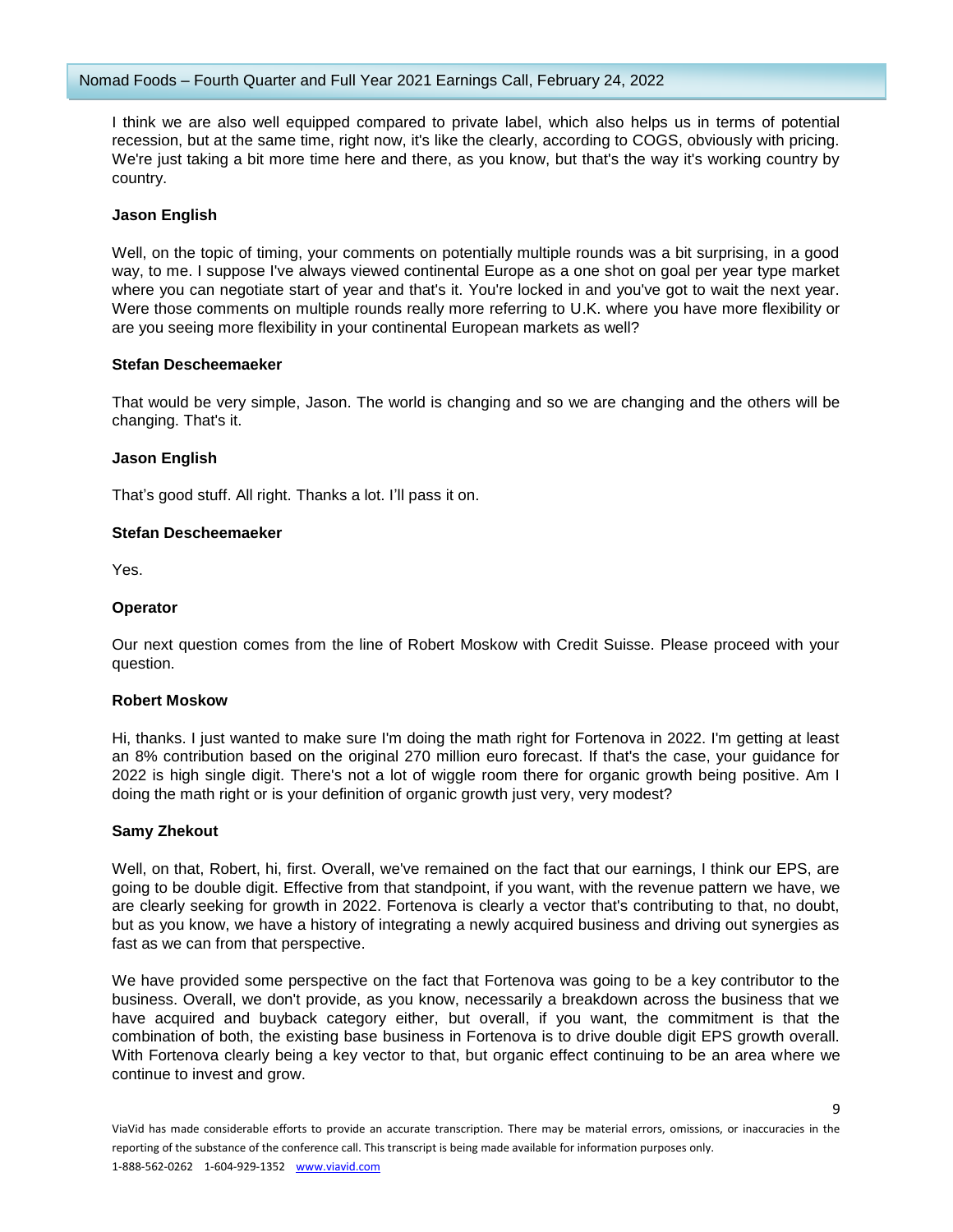## **Stefan Descheemaeker**

One more thing, Robert, yes, I would put it that way. From the start, our model has always been based on the combination of organic growth and M&A, and so that's exactly what's happening right now.

## **Robert Moskow**

I'd like to get a little more specific if I could. Is there anything that you find you've had to do with Fortenova to rationalize SKUs, maybe shrink the business to grow first on top line? Given the numbers that you're providing there, I think you need to give us a little more detail on what is happening with that business.

## **Stefan Descheemaeker**

Well, the business is not changing. I would put it that way. I think after five months and a half, the only thing we can see is we can only confirm what we've seen from the start which is great business, great brands. I think it requires a bit of reinvestment as we renew, especially in terms of freezers, for example, or route to market. That's exactly what we are doing. We're increasing a bit also the A&P and that's what we are doing at this stage.

We're also, by the way, very much in line with our model of Must Win Battles. We are defining what the Must Win Battles are. We are focusing even further the investment behind the key categories which unsurprisingly will be also by the way, impulse, for example, in ice cream, take home, and also some other—one or two other frozen food, but very much in line with the rest of the business. People like it, by the way. They like this focus. There is nothing changed compared to what we said that we would do; quite the contrary.

#### **Samy Zhekout**

Robert, the perspective I will add as well with that as well to clearly confirm the picture is that we are clearly gearing up very fast the synergy agenda as well overall, be it on cost and to drive revenue as well, very consistent with what we have talked to on the Fortenova announcement, but the fact here I would refer back to Aunt Bessie's and Goodfella's, and then Findus Switzerland, where we have a very good historical track record of integrating well and driving our synergies out. Frankly, that's what makes I think (inaudible) very strong on the M&A side to complement the organic field side as well.

#### **Stefan Descheemaeker**

This one is just a bit bigger.

#### **Robert Moskow**

Okay, so there's no change in terms of your sales expectations for Fortenova, it sounds like. Just to follow up on Jason English's question about pricing waves, does that imply also you expect to take more than one price increase in a given country during the course of the year? Because in the U.S., it's more like, well, you raise the pricing as you need to and then if you need more pricing, you take another pricing round. This one sounded, at least the way you're describing it, as you already know there's going to be more than one in a given country in a given year. Is that fair?

#### **Stefan Descheemaeker**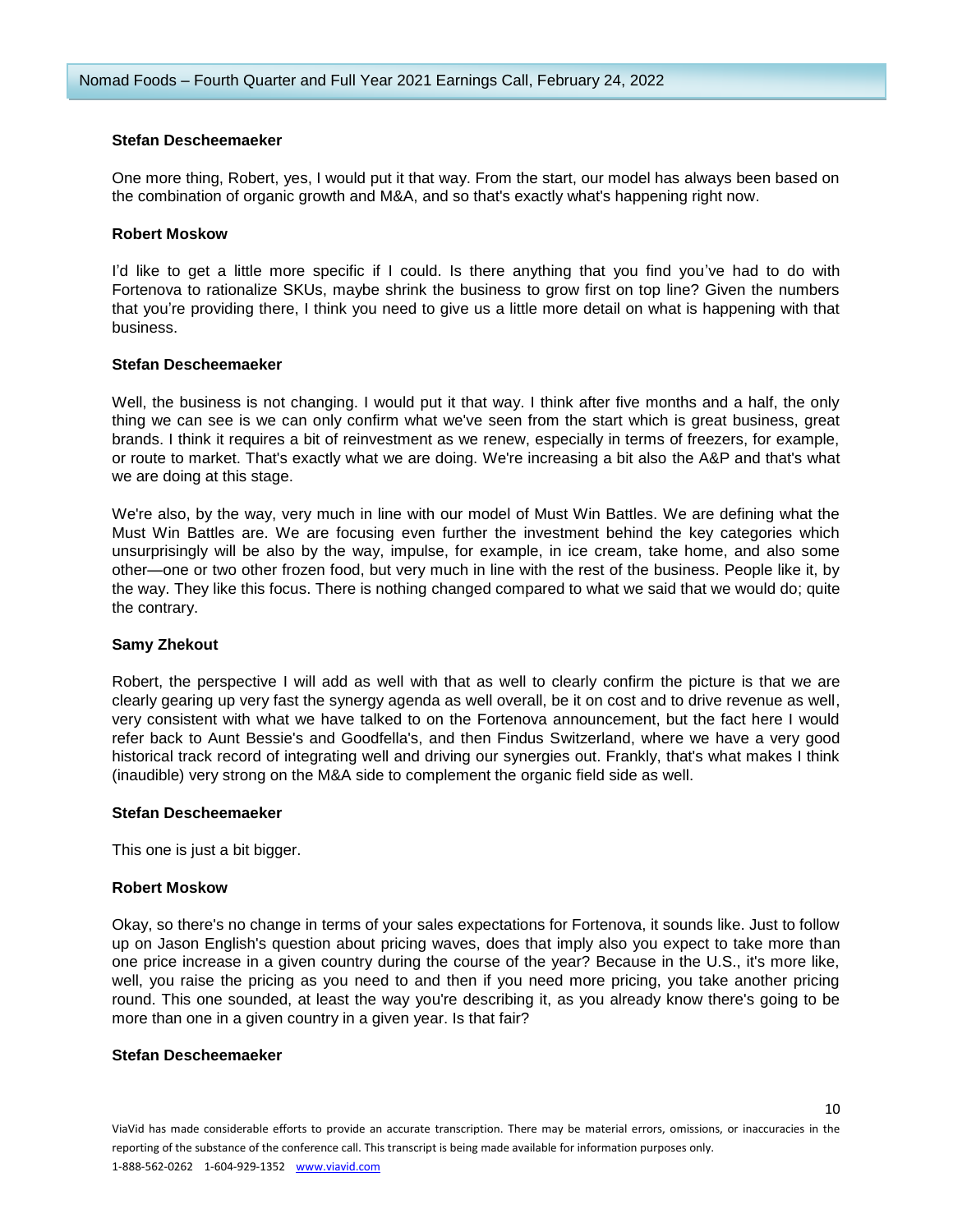Well, to your point, countries are a bit different and inflation levels are a bit different country, but I would put it that way. Yes, our intent is to raise price more than once, but at the end of the day also, partly in line with what the U.S. players are doing, which is on a need basis. Nothing really different. Otherwise to your point, we just—this idea of having a timeline between COGS and price is not the kind of things we want. That's very much in line with what the U.S. players are doing.

## **Robert Moskow**

Okay, and the last question. You said you're willing to cede some volume as you raise price, but you're also saying that you expect to gain market share. Can you help us reconcile those two things? Can you do both at the same time?

## **Stefan Descheemaeker**

Yes. We already had one, by the way. I think we were right, but yes, I think it's important. Well, by definition, Robert, it's never easy to do both at the same time. That's our job, obviously, to maneuver around this, but what's important in terms of shareholders value is to make sure they know the cashflow or the future are not going to be damaged.

What's important for us is to make sure that on the long term, the gross margins are well protected. If it means that we may have some bumps in the road, well that's life. We believe as Management and as shareholders, by the way, that it is the right thing to do on the long-term basis. Still at the same time, yes. To your point, we're still intending to gain market share.

We've been doing this for the last 10 months and so that's what we want to do, what we want to achieve. We don't want to have fully—it depends on what you're defining at this location or what's a negotiation. You have to carefully choose these things, but yes, that's what's happening when inflation is a bit higher. That's normal.

# **Robert Moskow**

Okay. Appreciate it.

# **Operator**

Our next question comes from the line of John Baumgartner with Mizuho. Please proceed with your question.

#### **John Baumgartner**

Good morning. Thanks for the question. First off, Stefan, there's been a lot of focus during the COVID era on volume, given the swings of consumption in home and then out of the home, and you mentioned the growth in new consumers this morning, but I'd like to focus on product mix. To the extent that new households have come into the category since 2020 in frozen, you've been increasing your offerings of single serve meals, entrees, even independent of Green Cuisine. I'm curious, what are you seeing in terms of demand for those premium products? Then given the changing consumption trends, is it reasonable to think that mix can contribute a larger portion to organic revenue growth in the future on a sustainable basis relative to pre-COVID?

### **Stefan Descheemaeker**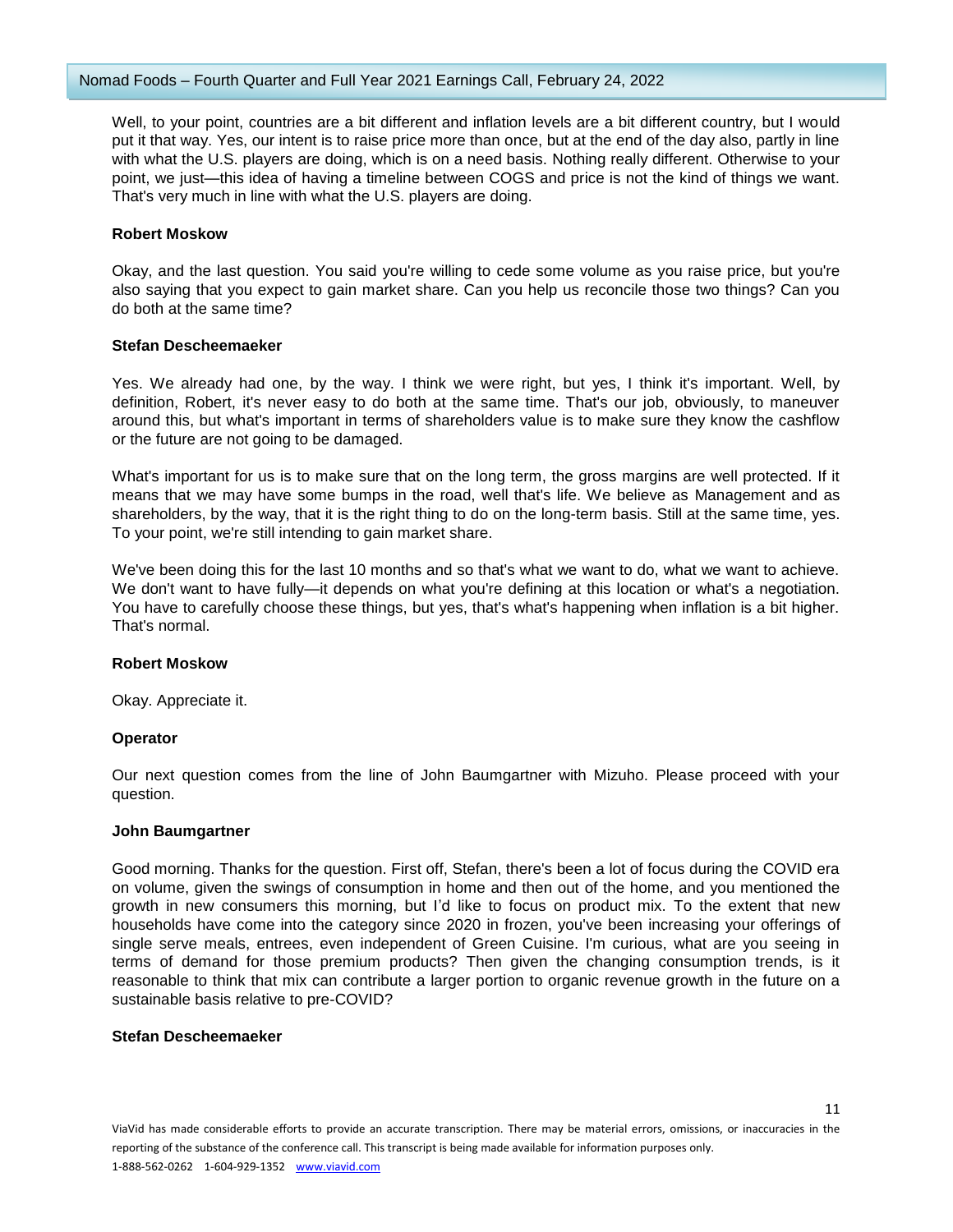Well, to the point, let me start with Green Cuisine. Green Cuisine is part of a new category. We believe that long-term, it's going to be a fantastic category and it's growing very nicely. We're gaining market share in this category, which is growing, which is nice. To your point, we've seen a lot of these consumers testing our products, and what they've seen is definitely something which is of great quality. That's for Green cuisine, which by the way, generates a very nice gross margin. That's also important to notice.

For the risk. I would put it that way, John. I think we remain true to our Must Win Battle concept, which is very much in line with what we said, which is we're focusing on the categories country by country, where we have the highest market share, the highest gross potential, and the highest gross margin. To your point, I think there is a remarkable convergence with what you said, but from our standpoint, we have not changed our game from that standpoint. We just have adapted. Obviously, we're also capitalizing on ecommerce, which as you know is good for frozen food and is very good for brands like us, like ours.

# **John Baumgartner**

Okay, and then on the operational side, Samy, Nomad launched this companywide transformation optimization program in 2020. I think you've made some good changes to the supply chain since then as well, but can you highlight any specific accomplishments in that program during 2021? What can we expect in terms of milestones or focus areas for 2022 in terms of optimization? Thank you.

## **Samy Zhekout**

Sure. John, on that one, just to set the record right, I would say the program was reinitiated in 2021. It covers a number of areas, if you want, transformations that are aimed at effective maximizing revenue growth and accelerating them, and as well, optimizing our work structure.

At this very stage, we have completed the task of putting together the appropriate team, starting to work effectively on the key building blocks that are going to drive us on both sides of revenue and cost optimization. You will hear more, if you want, this year, but as we already said, we are clearly completing the design phase as we speak in order for us to move the start of the implementation phase in the second half of it.

It's a big program as you know, and we've been talking about it and it's a material program. The benefit will start to probably kick off more towards 2023 onwards as opposed to 2022, where we will be effectively implementing the different parts of the program.

#### **John Baumgartner**

Okay. Thanks for your time.

#### **Stefan Descheemaeker**

Thank you, John.

#### **Operator**

Our next question comes from the line of Jon Tanwanteng with CJS Securities. Please proceed with your question.

# **Jon Tanwanteng**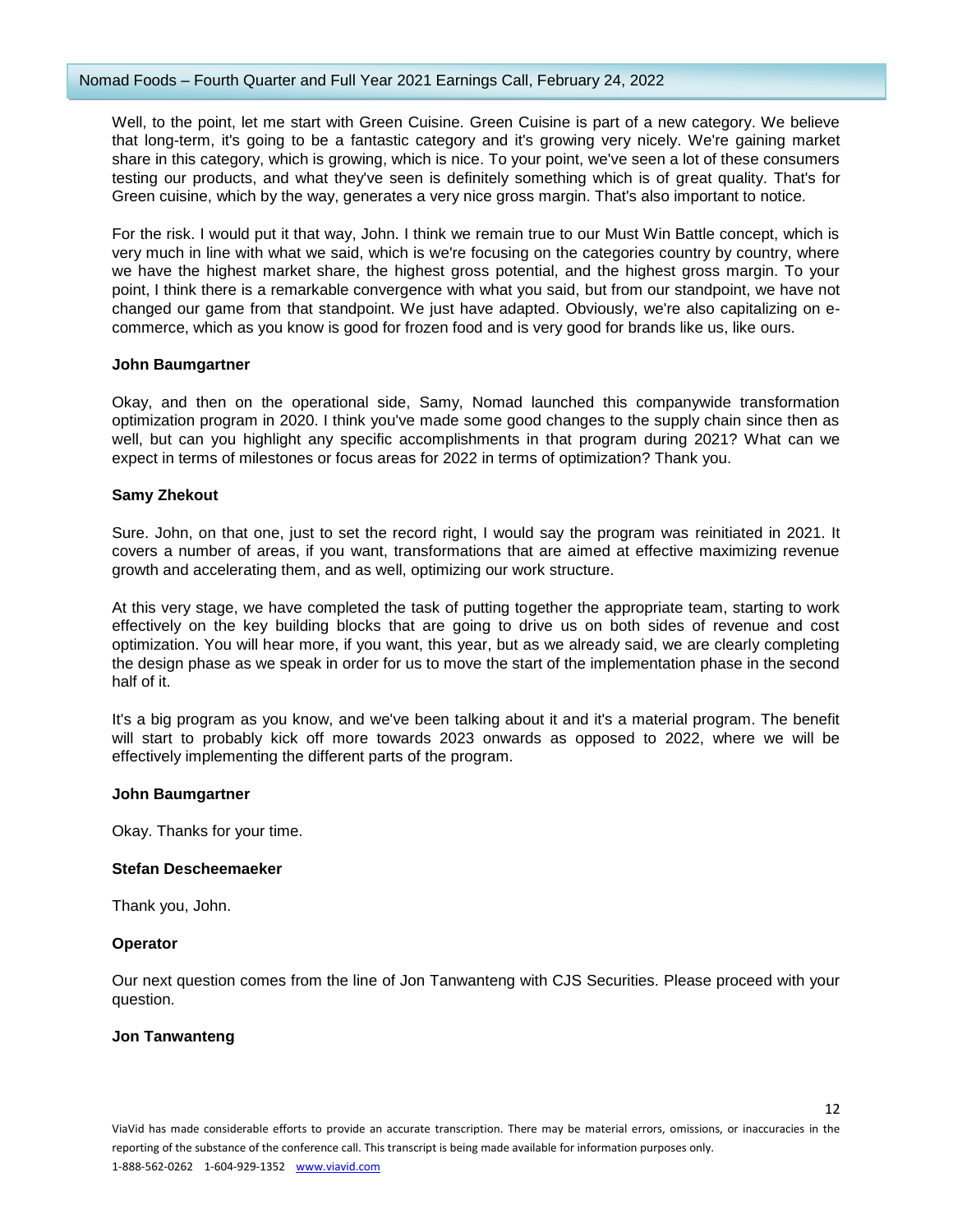Hi, good morning. Thank you for taking my questions. Not to beat it to death, but I was just wondering if you could expand a little bit more on the pricing commentary and the multiple increases this year. Are you seeing parity now with the U.S. model just in terms of the ability to raise prices closer to real time, or is this still a way to go before you reach that point with maybe a big piece of your business that's still staying on the annual model?

## **Stefan Descheemaeker**

Jon, the reality there is the condition, the market conditions are changing. I think historically Europe has been operating particularly in our segment and potentially in a lot of other staples businesses under a fairly low single level of inflation. Usually, if you want, you got into a regular pattern, as you are very familiar with, which is inflation, the negotiation, promotional plan alignment to get to, an aligned view that would effectively preserve margin, contributing to optimized growth, and hopefully, show the gain share. The context has dramatically changed now, as you know, and what we are seeing is I think inflation that is touching not us only, but everyone.

There is effectively—there are the condition at this stage whereby we either go with a very high inflation and have to spend a year to correct or effectively try to scatter the pricing in a way that's probably more conducive to the reality of inflation. We are starting the process. Clearly, this is something that is not just only concerning us, but many other operators in the area of FFBG.

Don't forget that within pricing, there's pricing per se, but there's a number of other components that are important to optimize, such as promotion, as you know, price pack architecture as well, trade terms. The whole idea is to use all of the vectors. That's what has made us, frankly, very strong in developing our revenue growth management strategy, but rather than doing it in one go in the year, we're trying to spread it in a way that effectively softens down the implementation and enables the retailer to really be with us as we reflect the appropriate level of inflation into our prices.

#### **Jon Tanwanteng**

Okay, great. Thank you for that. Then second, I was wondering if you could talk about the phasing of promotional spending this year and if there's any specific lumpiness that you're expecting, if there's any concentration maybe on Green Cuisine or a separate program? I think you mentioned that acquisitions will get some concentration this year. Just help us understand how that will run through the quarters as you expected today.

#### **Stefan Descheemaeker**

On the promotion, I think the one message you're hearing is effectively we want to grow the business and this is a market where promotion is absolutely critical. We had situations, because of supply issues, particularly in the past, whereby a promotional ramp up has not been up to what we would like to see simply because we didn't have the product in the quantity we wanted.

Now I think that we're getting to a point where a vast majority of the supply issues are behind us. We're able to promote the business. Therefore, you will see probably a more steady pattern of a promotional activity across the year and leveraging as well the seasonality of the product on both sides of the portfolio, which is obviously the base business on the one hand, and the Fortenova business, which will go through a different promotional cycle. The intent is to clearly drive competitiveness in promotion be it on the aisle, being on end of our displays, on features, in order for us to continue to attract consumers in our category in our business.

# **Jon Tanwanteng**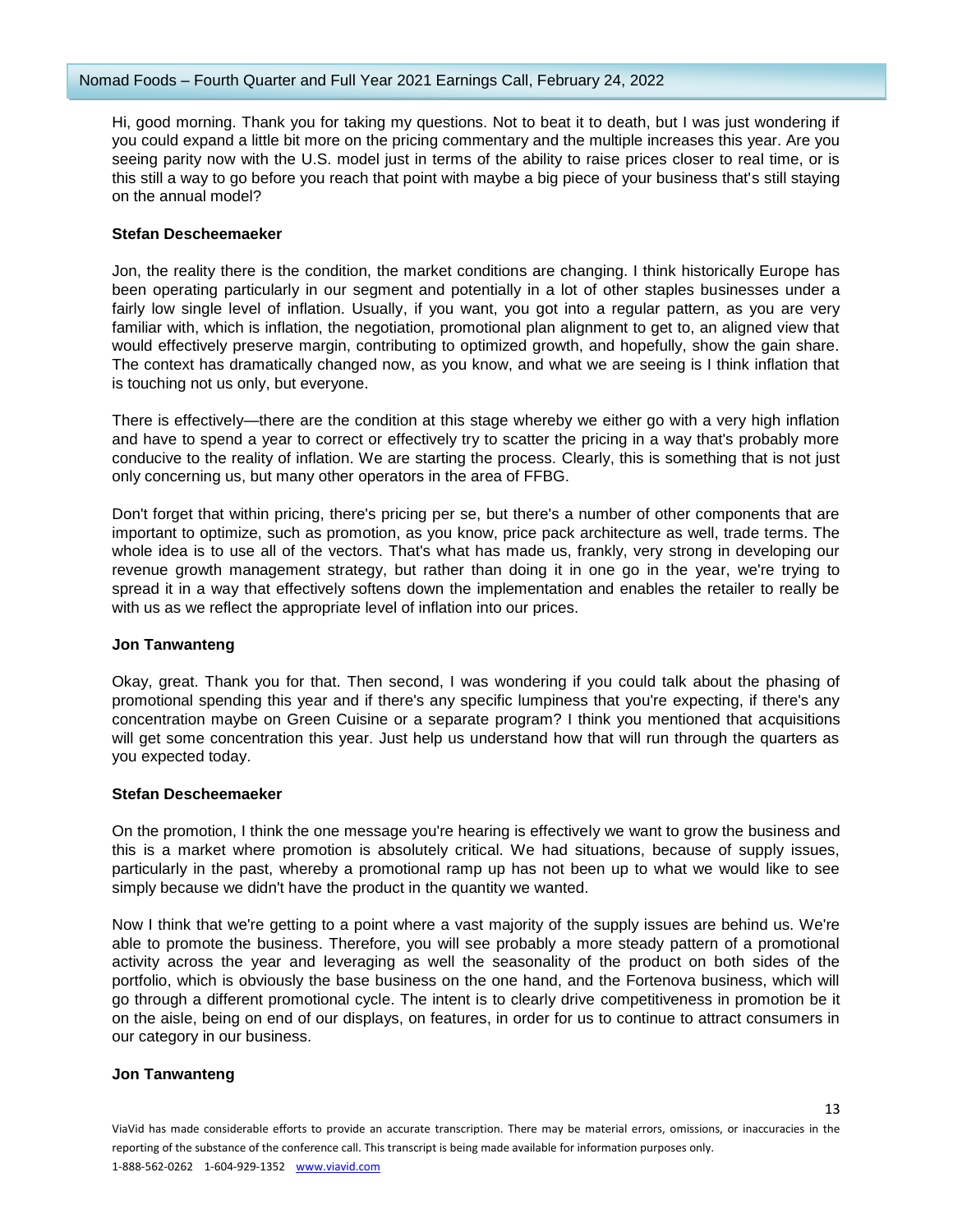Okay, great. Thank you very much.

## **Operator**

We have a follow-up from the line of Jon Tanwanteng. Please proceed with your question.

## **Jon Tanwanteng**

Hey, thank you for the follow-up. I was wondering, within your EPS guidance for the year, are there any planned repurchases or other assumptions around capital deployment or allocation just included in that? If so, what are they?

## **Stefan Descheemaeker**

As you know, we have we have aligned on a 500 million euro authorization. We have realized out of this 500 million euro, 94 million euro in Q4. We continue to look at buyback as an opportunity for us to beef up our performance from an EPS standpoint. We are always going to assess the buyback versus other forms of capital allocation optimization there.

We won't provide you a number per se, but clearly the intent is to continue the program and we have this authorization form, is to make good use of it at the time effectively we judge is the right moment there. We have the authorization in place. We've already started, and we intend to continue. At this very stage, the objective is to contribute to driving double digit EPS growth and drive the best return possible for the shareholders.

## **Jon Tanwanteng**

Okay, great. Just to be clear, there is some component of that that's included in guidance?

#### **Stefan Descheemaeker**

I've not said that. I've just told you that we are looking at this in a very regular way in order for us to clearly contribute to the delivery of the goals and looking at all possibilities within our capital allocation strategy.

#### **Jon Tanwanteng**

Okay. Fair enough, and then second follow-up, if I may. I was just wondering, just given your supply chain and demand base, is there any risk at all just from conflict in Eastern Europe? Are there any impacts that may be coming down the line, just in terms of the ability to get supply or anything else that we may not be thinking of at this point?

## **Stefan Descheemaeker**

Well, let me start by saying first we have no, or very, very, very little sales and no footprint at all in these countries. That's the first thing. In terms of supply chain, yes, definitely, we have some of our commodities that are like everybody else, energy is one component. Some ingredients, fish as well, so we have some exposure. What we are hearing so far as anybody else has, let's say, the measures are more of a financial nature. Still, obviously we have not waited to prepare ourselves.

I think we've demonstrated that the adaptability is something that we are very strong with. That can be the name of the game, and so definitely, we already have prepared ourselves in terms of how can we do the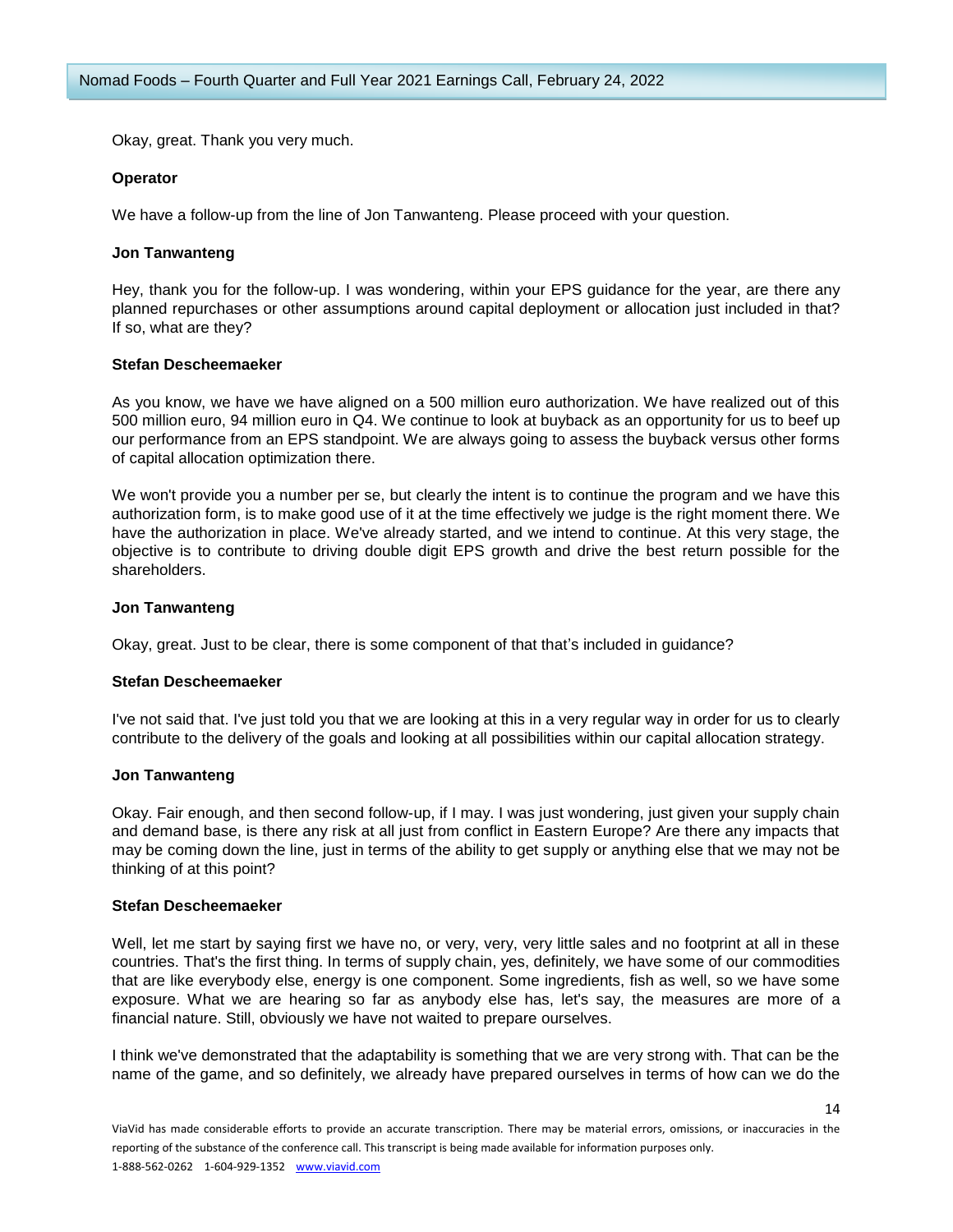dependency here? Can we move to other spaces if needed? That kind of thing. Short term, midterm, we're preparing ourselves. We haven't waited.

# **Jon Tanwanteng**

Okay, great. Thank you again.

## **Stefan Descheemaeker**

Okay.

# **Operator**

Our next question is a follow-up from Andrew Lazar with Barclays. Please proceed with your question.

## **Andrew Lazar**

Just a quick one. Sorry if I missed this. Did you mention what you were looking for in terms of total inflation in '22? I'm just trying to get a read there on what sort of pricing would be needed to ultimately help manage profit dollars. Thank you.

## **Stefan Descheemaeker**

We haven't provided a specific number out there, but suffice to say that when you start to aggregate the different pieces of our COGS and the breakdown of our business between fish, veg, and the rest, you definitely have some view of the different components. Clearly, looking at, depending on the category between mid to high single digit inflation, that would require effectively associated pricing across the different ways you are going to execute.

# **Andrew Lazar**

Thank you.

# **Operator**

Our next question comes from the line of Peter Saleh with BTIG. Please proceed with your question.

#### **Peter Saleh**

Thank you. Thanks for taking the question. I just wanted to come back to that previous question. Can you just elaborate a little bit on what you can do on supply chain to make sure you have the appropriate product? Can you buy stuff ahead of time just to make sure that you're not in a crunch period with all the ongoings in Europe at this point? Thank you.

#### **Stefan Descheemaeker**

Well, the first thing we are doing in for example, energy, for example, we're fully hedged. That's one thing. We'll obviously increase our hedge over time. Then in terms of, let's say fish and all the rest of it, as I said, it's not limited to Russia. You have all the other suppliers. You also can move to other species. They can be wild caught. They can be farm fish as well.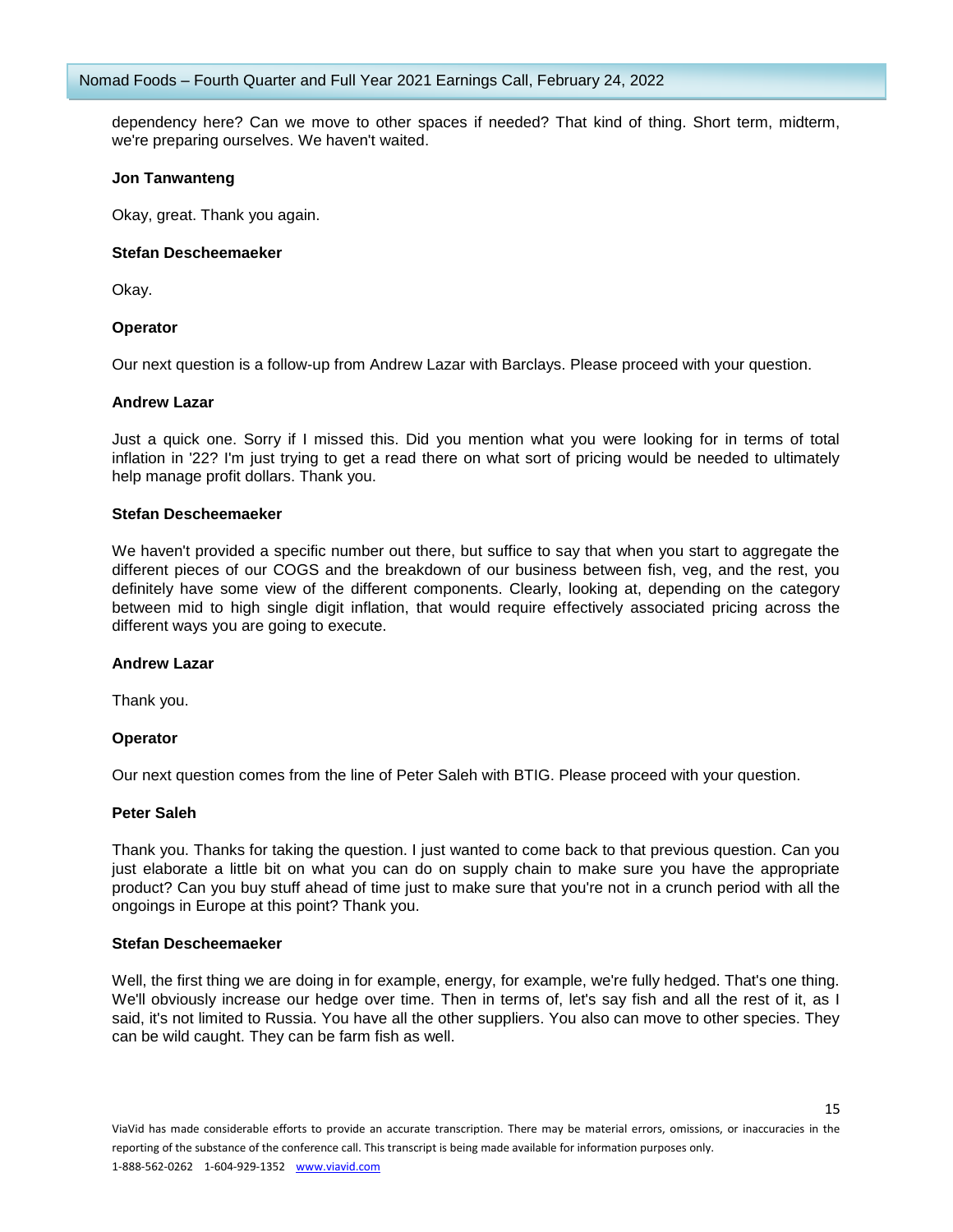By the way, interesting also to see that, for example, we are very proud of our Green Cuisine fishless fingers. That's a great way to obviously increase the exposure to the consumers. It's a great product and I think it comes very handy at the right time. A lot of options are available. Some more short term by nature, but also I think more in the long-term, we will need to flex our muscle and to demonstrate the adaptability.

# **Samy Zhekout**

The one point I think I just want to make sure it doesn't get lost in translation there is that we clearly have been on our toes on this one. We have not waited for today to frankly start this thinking. This thinking really started a while ago as we saw the situation deteriorating. We have a task force that has been put in place in order for us to really think broadly from supply availability, to possibility to adapt the formula while maintaining the same level of quality requirement for our consumers and making sure that effectively we had a lot of preparedness scenarios in case we had some supply route that would be shut down or whatever. Let's not forget that we've got this, but we've got as well veg where we have stock that is being built for peas.

For instance, we had a great season last year which is clearly going to give us quite large quantities of peas for the year. We have spinach and other products. We clearly have taken that very seriously and we will try to leverage our competitive advantage on the fact that we don't have any position in Russia. We don't have any position in Ukraine, and we just need now to make sure that we get the product we need, which we are working on a decision. We have the right plan in place.

# **Peter Saleh**

Great. Is it fair to assume that some of these mitigation strategies and maybe any additional costs associated with them are already contemplated to a certain degree in 2022 guidance?

# **Stefan Descheemaeker**

Well, at this stage, I think the fact is it's too early to say because we don't know yet whether there will be some penalties or not. The fact of the matter, to your point, I think it's important to understand that, if at some stage we come in with other species, for example, we also have a conversation with the customers. That's a fact as well. That's a fact. It's something that everybody will understand. The clear intent to your question is to remain committed on delivering double digit EPS growth. If there were some adverse elements there, you know us, you know our past record. Frankly, we've delivered if not over delivered. The intent is to continue to drive the same pattern as we look forward. This year is no different from the others. We are committed to delivering the number that we have laid out.

# **Peter Saleh**

Great. Thank you very much.

# **Operator**

We have another follow-up from the line of John Baumgartner with Mizuho. Please proceed with your question.

# **John Baumgartner**

Thanks for the follow-up. Just a quick point of clarification, the \$75 million of share repurchase in Q4, is that a timing thing where it'll show up on the P&L in Q1, or was that offset on a net basis by share issuance? I'm just curious because the share count didn't really move much in Q4 sequentially.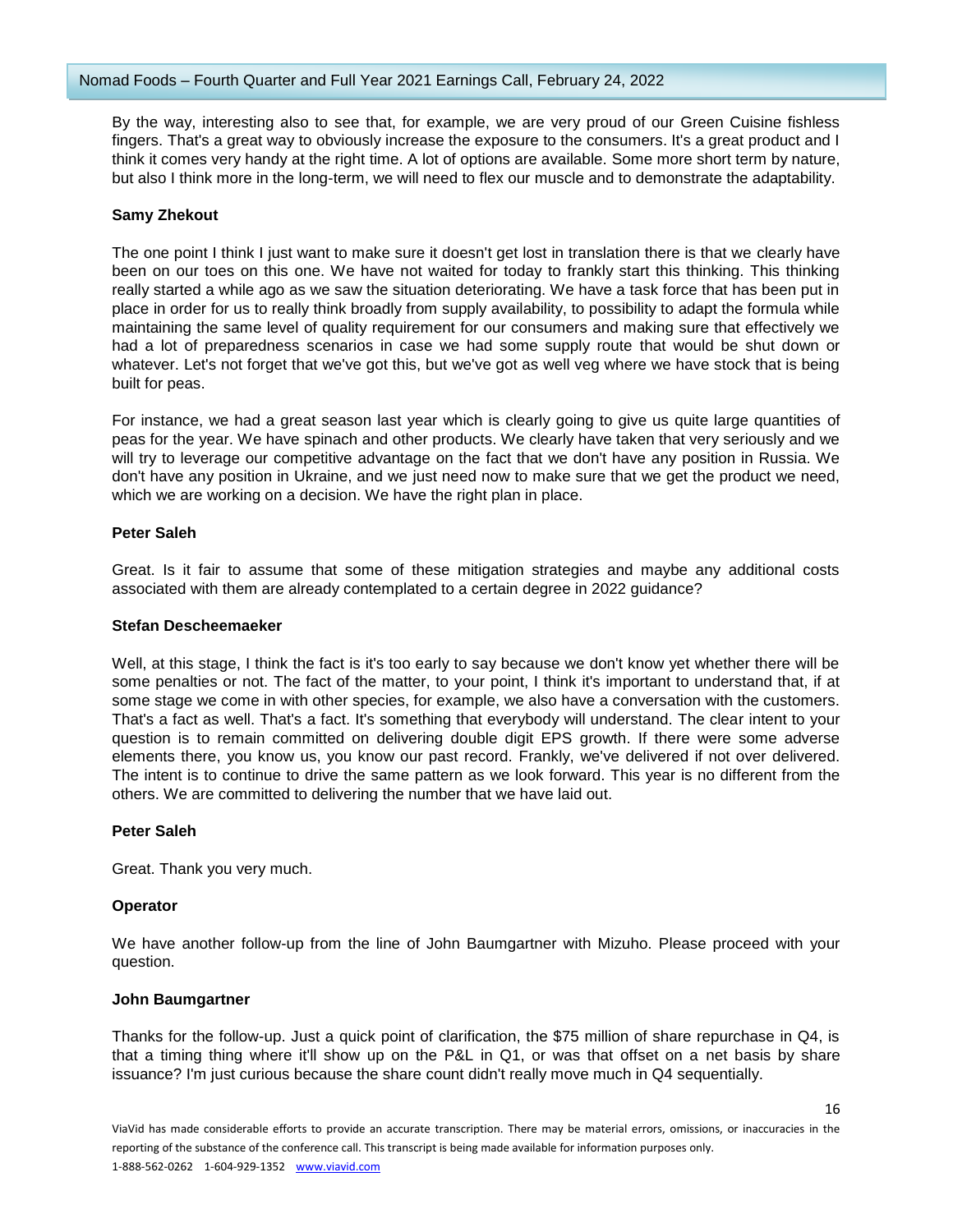## **Stefan Descheemaeker**

Yes. The number has been aggregated in Q4, definitely. What's important there is that the \$75 million is Q4. The 94 million euro is the total that has been realized overall. That's how it's been playing out.

## **John Baumgartner**

Okay. Thank you.

## **Operator**

We have another follow-up from the line of Robert Moskow with Credit Suisse. Please proceed with your question.

## **Robert Moskow**

Hi. Thanks again. Just to be clear on the guidance, can you confirm that it contemplates \$100 per barrel oil, a significant increase in natural gas, and maybe you can give us a rough estimate on what percent those components are of your total cost basket?

## **Stefan Descheemaeker**

We can take offline the specific feedstock or underlying assumption on that, I think, Robert, but rest assured that our forecast is consistent with the macroeconomic condition and that is already embedded into the guidance that we have. Our energy cost represents a small percentage of our total COGS, as you know, even if we are an industry where we heat and we freeze, but it's still small. The reality is that in fact we've seen a significant inflation increase at that level which we have hedged against so that we would be covered for the year. I can take it offline if you want the specific assumption relating to all oil or other elements that are of interest for you.

#### **Robert Moskow**

Okay. Thanks. Did you say you expect mid-single digit pricing in your modeling for 2022 or did I mishear that?

#### **Stefan Descheemaeker**

No, we didn't say that. We did say that the inflation in terms of the different category of product we are facing would range on a yearly basis from mid to high single on inflation. Then depending on the timing and our commitment to recover inflation through pricing, we will adapt the pricing accordingly indeed so that the total of the waves enable us to come out of the year towards recovery inflation exiting the year.

## **Robert Moskow**

Got it. Got it. Thank you.

#### **Operator**

There are no further questions. I'd like to hand it back over to Stefan Descheemaeker for closing remarks.

#### **Stefan Descheemaeker**